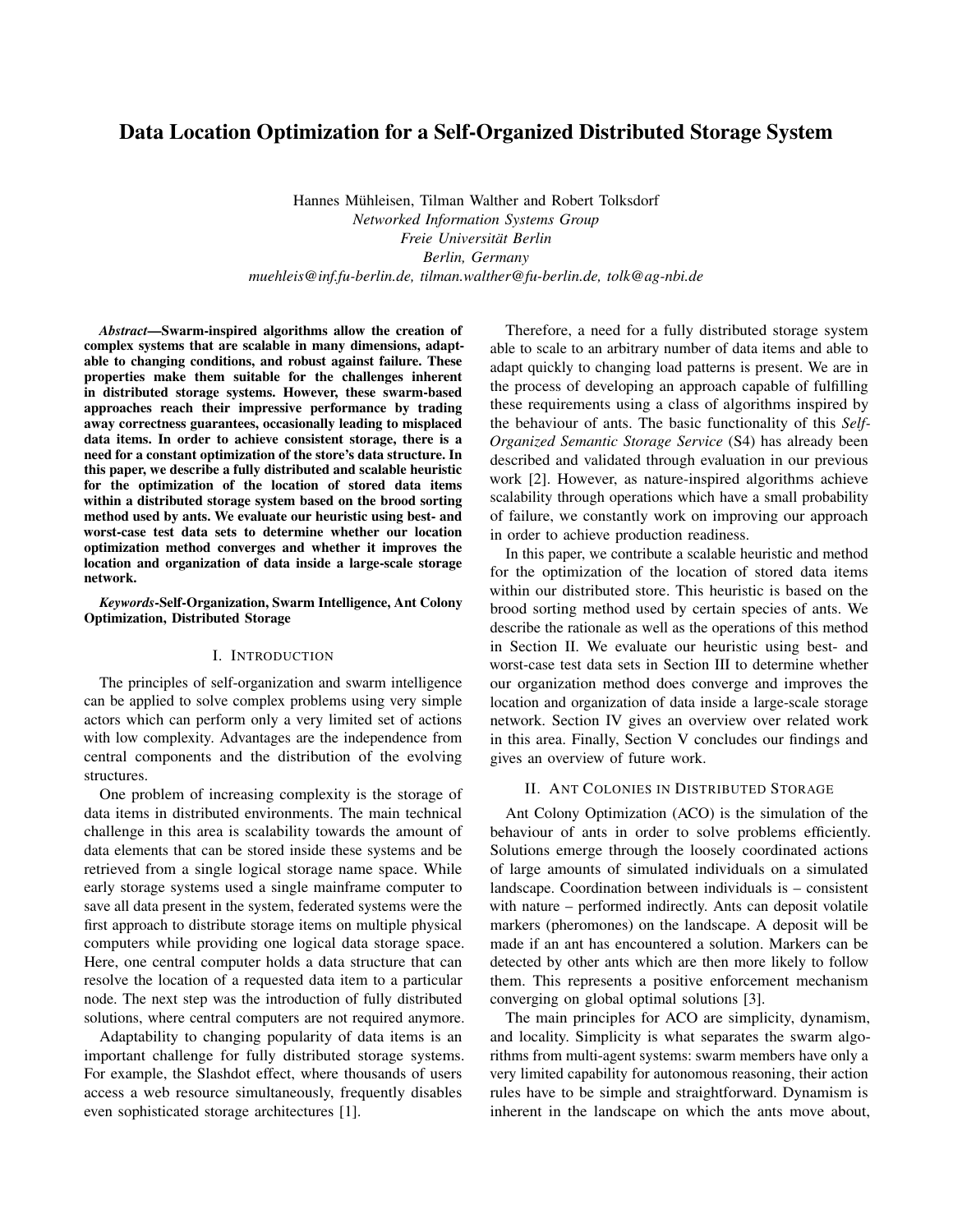pheromone paths change quickly, and items once found at a location might not be there forever. Locality is the principle that adds much-desired scalability to ACO: Every decision made by the ants has to be based on strictly local knowledge. No global mutable state of any kind has to be used in the ants' decisions.

First applications of ACO were performed to solve combinatorial problems such as the Travelling Salesman Problem (TSP), which stands as an example for a *NP*-hard problem solved efficiently using ACO [4]. For this class of problems, all swarm individuals and their landscape can be simulated on a single computer, and problem solutions are retrieved from the paths that emerge from the ants' movements.

#### *A. Scalability in Storage Systems*

The usability of a storage system is dependent on its scalability in many cases. Whenever a very large amount of data items is to be stored, or the amount of requests to the store exceeds the capabilities of stand-alone systems, a logical architectural choice is the distribution of the stored data over several physical computers.

If comparably few data items are served to a large number of requests, *replication* is the first method of choice. Here, data items are mirrored between several physical computers, and the requests for the stored data are distributed over the mirrors. However, for each update to the stored data set extensive replication operations become necessary. Also, the amount of data items that can be handled is dependent on the storage capacity of each single computer.

The second method is *federation*, where data items are distributed over several computers. Distributed storage poses challenges very similar to the routing problem. Data items are placed on a number of connected nodes, and each node is able to forward queries for the data items stored in the entire network to the node actually managing the data item. In federated systems, a distinguished node contains a data structure, which gives the storage location for each stored data item. Requests can be posed to the central node, and then access data items on the nodes they are stored on. However, as the amount of data items and requests increases, the central index node is subject to failures as well, impeding the operation of the entire system.

In a truly *distributed* system, no node alone is able to determine the location of all stored data items. Instead, this lookup is performed by a number of nodes, each contributing a small piece of the answer. Only this class of systems can reach a high degree of both scalability and robustness. The scalability of ACO in solving hard problems makes the approach a natural candidate for the determination of storage locations in distributed systems.

#### *B. Operations of Swarm-based Distributed Storage*

We proposed a distributed data store, which achieves scalability by using ACO-inspired algorithms to locate data items within a network of connected computers ("nodes"). Each node stores a subset of the data items present in the entire system. External processes can send requests to any node that is part of the storage network, where the request is converted to a virtual individual, which then can move through the storage network. These individuals take strictly local decisions, and do not rely on any global data structure. Efficient routing decisions are supported by virtual pheromones, which are deposited by successful operations. This way, virtual pheromone paths leading through the network to the different data items are formed.

This behaviour has been classified as "Deterministic backward ants and pheromone update" in [4]. This has a major advantage with the possibility to remove loops from the path taken before retracing it, usually using a variant of Floyd's algorithm for loop elimination from linked lists [5]. Loops are particular dangerous for ACO, since they can lead to undue amounts of deposited pheromones.

For application in distributed systems, ACO was lifted onto a new level: A set of computers (nodes) connected bilaterally using network technology is now considered to be the simulated landscape, and simulated ants are able to pass through the connections present between nodes. The simulation thus no longer is run on a single computer, where results can be retrieved easily by analyzing the landscape, but is rather part of a distributed system.

Since storage systems have to support the storage, the retrieval, and the removal of individual data items, pheromone values have to be differentiated between data items. For each data item stored, a separate ACO optimization takes place. We therefore introduced the notion of a *routing key*, which describes a defining property of the stored data items later to be used in retrieval. For example, if the storage system is to support file storage, a file name could be the routing key. Retrieval and deletion operations can be given the name of the file to be retrieved, and storage operations can use the name of the file to be stored to determine its storage location within the network. A simple mapping function maps an arbitrary routing key into a limited and fixed range [0, 1]. From there we can define our probabilistic routing policy for storage operations adapted from [6]. At each node  $k$  for each possible routing key d and all neighbor nodes  $n$ ,  $P_{nd}$ gives the probability that node  $n$  is chosen as the next hop for the handling of the current storage operation.

$$
\sum_{n \in \mathcal{N}_k} P_{nd} = 1, \ d \in [0, 1], \ \mathcal{N}_k = \{neighbours(k)\}.
$$

From the perspective of ACO, the routing key hence is the distinct value used to distinguish pheromone values. This poses a serious problem, as the amount of distinct data items is far larger than the amount of nodes in the network. Hence, we have developed a method to aggregate pheromone values into a limited amount of so-called "buckets", which are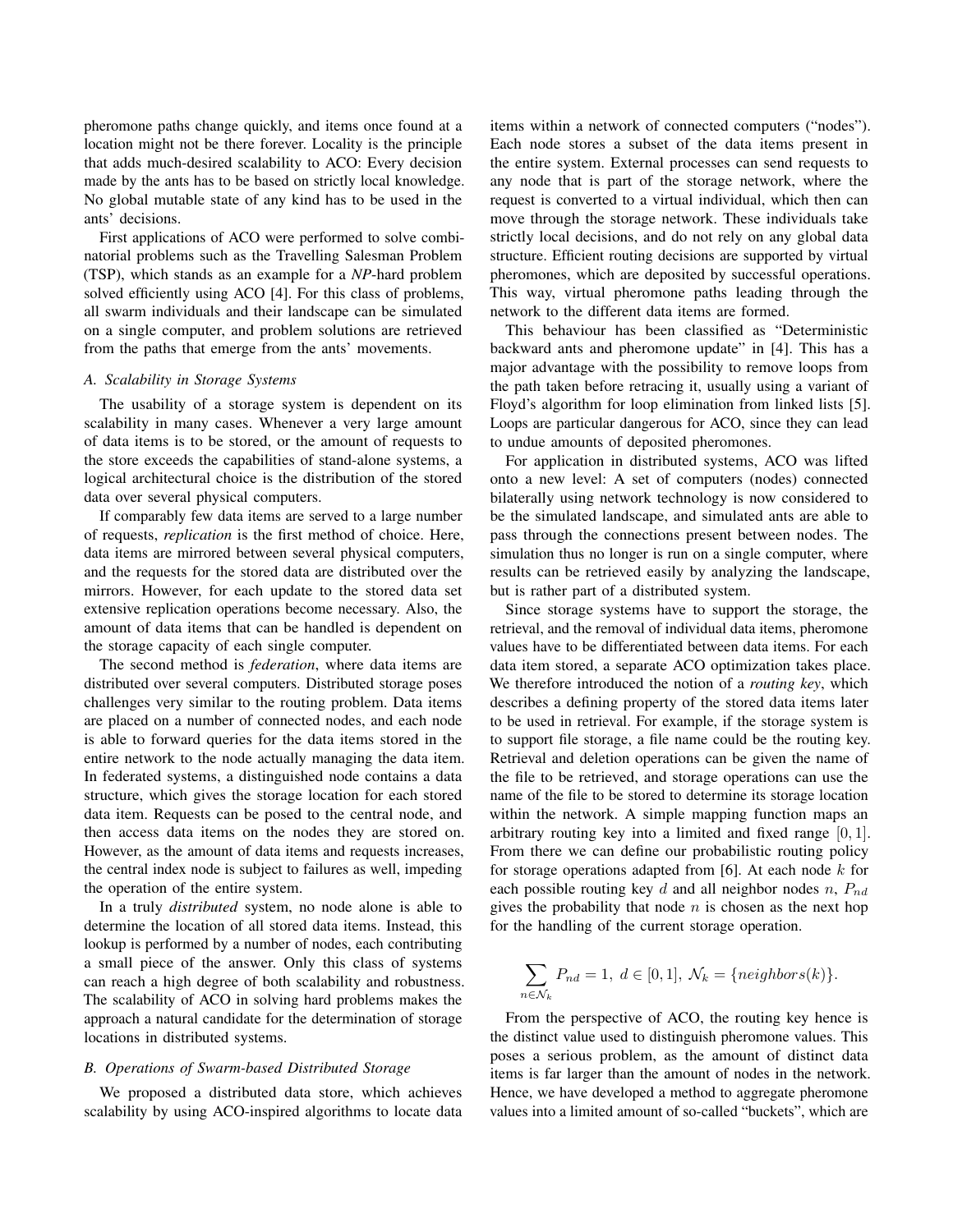

Figure 1. Bucket movement example

coarser entities of pheromone values [2]. Each bucket consists of a minimum and maximum mapping value, an average mapping value as well as an entry count. A maximum amount of possible buckets  $m$  is defined. For each new mapped routing key, a new bucket is created at first. Whenever the amount of possible buckets is exceeded, buckets are merged using a heuristic which merges closer and smaller buckets first [2]. This concept is also used in the organization of the data items stored on each node, because it improves the speed of local read operations and allows bulk transfers of data item groups as entire buckets.

The node on which a data item is stored is also a decision of the storage system. This decision can be based on a global law as for examples in hash-based distributed systems, where a hash function determines the node a data item is to be stored on. Main issues of global law data distribution are skewed key distributions and unbalanced data popularity. For example, if a hash function is used to determine storage locations, the quality of the distribution is directly dependent on the quality of the hash function and even distribution of routing keys. If the target range of the hash function is not used evenly, some storage nodes will have to store a larger quantity of data items, while some nodes will not store any data at all. Equally, if few data items are the subject of most retrieval operations, this will lead to a very unfair load distribution.

A more dynamic approach would be to determine the position of (new) data items using ACO, since this concept is not based on a global law in the aforementioned sense: Each swarm individual is independent in its decisions, in our case enabling the storage nodes to determine the next target for operations entirely by themselves. This can mend the problems of unfair data and load distribution, as the storage location of new data items can be set to an arbitrary storage node, with new pheromone paths forming on-demand.

#### *C. Location Optimization by Re-Organization*

An additional possibility is also the re-organization of already stored data items in order to improve the overall system performance. While a combinatorial solution would have no way in computing the optimal storage locations for all permutations of data items and storage locations, ACO may be able to achieve just that. However, a concept to determine the data items to be moved and the target nodes for these movement operations has to be created. While many forms of these concepts are conceivable, we propose a concrete approach using a simple heuristic inspired by the brood sorting method ants and bees use to keep their offspring organized [7]: Ants tasked with the organization of the brood will wander around in the nest randomly. When encountering larvae, they will pick up the most dissimilar one. They then carry it around the nest, and as they encounter other larvae, their inclination to put down the carried larva increases with its similarity to the larvae visible. This represents a distributed clustering algorithm that has already been successfully applied [8].

The need for storage location optimization arises from two sources: If new data items using previously unknown routing keys are stored they are simply placed on a random node. Also, due to the probabilistic operations of the systems, some storage operations do not reach the node storing data matching its routing key. These data items then have to be reorganized in order to be efficiently retrieved.

We have adapted the described brood sorting method to increase the coherence of stored data in a distributed storage system: In the method proposed in this paper, each host periodically generates a storage profile for the local persistent storage. This profile is then put onto a special type of ant, the "movement ant". The movement ant commences on a random walk through the network. On each visited node, the storage profile is compared to the local profile. The result of this comparison is a set of buckets, for which larger buckets also exist on the node where the move event originated from. This set is sent to the node where the movement ant originated and integrated into the data stored there.

This heuristic only increases the bucket size and decreases the amount of clusters present. Thus, if run for sufficient time, this process is expected to converge on an stable number of buckets. Through the merge of redundant buckets, ambiguous pheromone paths are made unnecessary, and the ability of the storage system to deliver all or most data items matching a particular query is also expected to increase. It has to be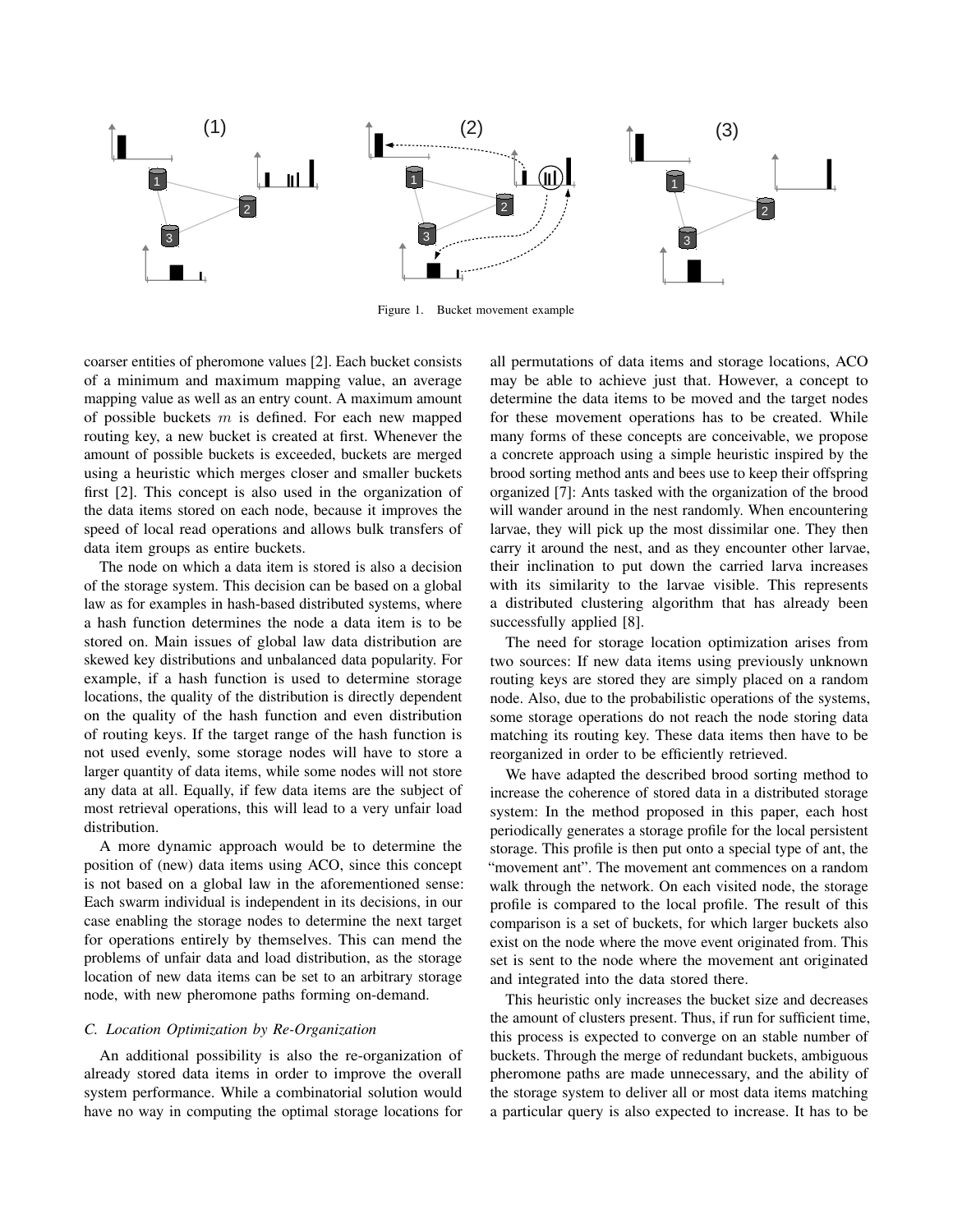noted that this heuristic does not require any global law, and thus is expected to be able to scale in regard to the storage network size.

Figure 1 gives an example for the application of the storage location heuristic in three stages. For three nodes, their storage profile is displayed as a graph giving the location of the buckets on the mapping range. For each box plotted, the left and right borders are plotted using the minimum and maximum bucket values. The height of each box is determined by the amount of data items stored in a bucket. We can now observe the evaluation of our heuristic using this (constructed) example. Panel 1 gives the original situation. Each node stores a set of buckets, but significant overlap exists between nodes. Panel 2 shows movement decisions: Because a larger and overlapping bucket exists on the remote node, a bucket is moved from node 2 to node 1, three buckets are moved from node 2 to node 3, and one bucket is moved from node 3 to node 2. The optimized situation is now displayed in Panel 3: Each node contains a smaller number of buckets, and no overlap in mapping values exists any more.

Reconsider Panel 1: There is an obvious bucket overlap in the leftmost bucket stored on nodes 1 and 2. If the ACO would have to optimize a path leading from node 3 to the data items with a routing key of 0.1 stored in these two buckets, the probability values would have to be shared between the two nodes, as in  $P_{n_1d_{0,1}} = 0.6$  and  $P_{n_2d_{0,1}} = 0.4$ . In this case, 40 % of retrieval operations for the routing key 0.1 arriving at node 3 would be routed to node 2, and 60% to node 1. Either way, a significant share of data items stored for this routing key would not be found without additional requests or forwarding. However, for the optimized situation in Panel 3, only one pheromone path would be necessary for this routing key with  $P_{n_1d_{0,1}} = 1$ . Now, all operations looking for data items matching this routing key from node 3 are forwarded to node 1, where all matching data items are stored. As shown by the example, storage optimization does enable more efficient pheromone path calculation and thus increases the performance of the entire storage network.

## III. EVALUATION

Our evaluation is set to show both the convergence as well as the scalability of our movement heuristic. We have extended our implementation of an ACO-based distributed triple store "S4" [2] to include the movement heuristic described in Section II-C. The extended implementation was deployed onto our testing cluster consisting of 100 virtual Linux servers. The test protocol was designed as follows: For storage network sizes ranging from 10 to 100 nodes, a data set containing 100,000 data items split up into 1,000 separate write operations was written into the storage network in four phases of 250 write operations each. After a phase was completed, four metrics were recorded in consecutive discrete samples:

- 1) Data items stored in the storage network
- 2) Movement operations that have *successfully* moved data
- 3) Amount of buckets in the storage network
- 4) Average number of data elements per bucket in the storage network

Sampling was continued until no successful movement operations were recorded for 10 samples, after which the next write phase was started. We have repeated our test protocol for two different data sets each containing 100,000 data items.

Two test data sets were generated for the purpose of evaluating the movement heuristic. Since the movement operation is relying on the bucket generation process in order to exchange storage profiles, the amount and distribution of possible buckets in the storage network is the main concern. Test data sets therefore represented two extremes for the movement heuristic. The first data set ("synthetic") contained only 200 distinct data identifiers that were used as input for the routing keys. The second data set ("random") included a distinct data identifier for each data item, hence 100,000 data identifiers.

Our movement heuristic is expected to converge as well as being able to optimize the synthetic data set with considerably less effort than the random data set. To show these two properties, two graphs have been produced for each test run: The graph on the left shows shows the amount of data items stored plotted against the amount of move operations per sample. The left vertical axis gives the scale for the amount of data items, the right vertical axis the amount of move operations. The horizontal axis gives the samples on a discrete scale. It should be noted that the time between each sample is not a constant factor, as the speed of data collection from the storage nodes depends on their processing load. The graph on the right plots the total amount of buckets inside the storage network against the average number of data items stored in each bucket, with the vertical axis being equal to the other plot.

Fig. 2 shows evaluation results for a storage network containing 100 nodes with the synthetic data set. The four write phases are represented by four large "steps" in the data item plot. The peaks in movement operations coincide closely with the increase of data items after each write phase. Also, movement peaks decrease in intensity over the four write phases. This is attributed to an increasingly improving storage situation due to optimizations. This can also be observed in the second part of the graph: Following each write phase, the growth of the total amount of buckets is reduced. Also, the average size of buckets is only decreased shortly and increased again as movement operations reorganize misplaced data items. For the synthetic data sets with its 200 distinct routing key the storage location optimization heuristic performs very well. Results for network sizes 10-90 are not given, since they produced very similar graphs.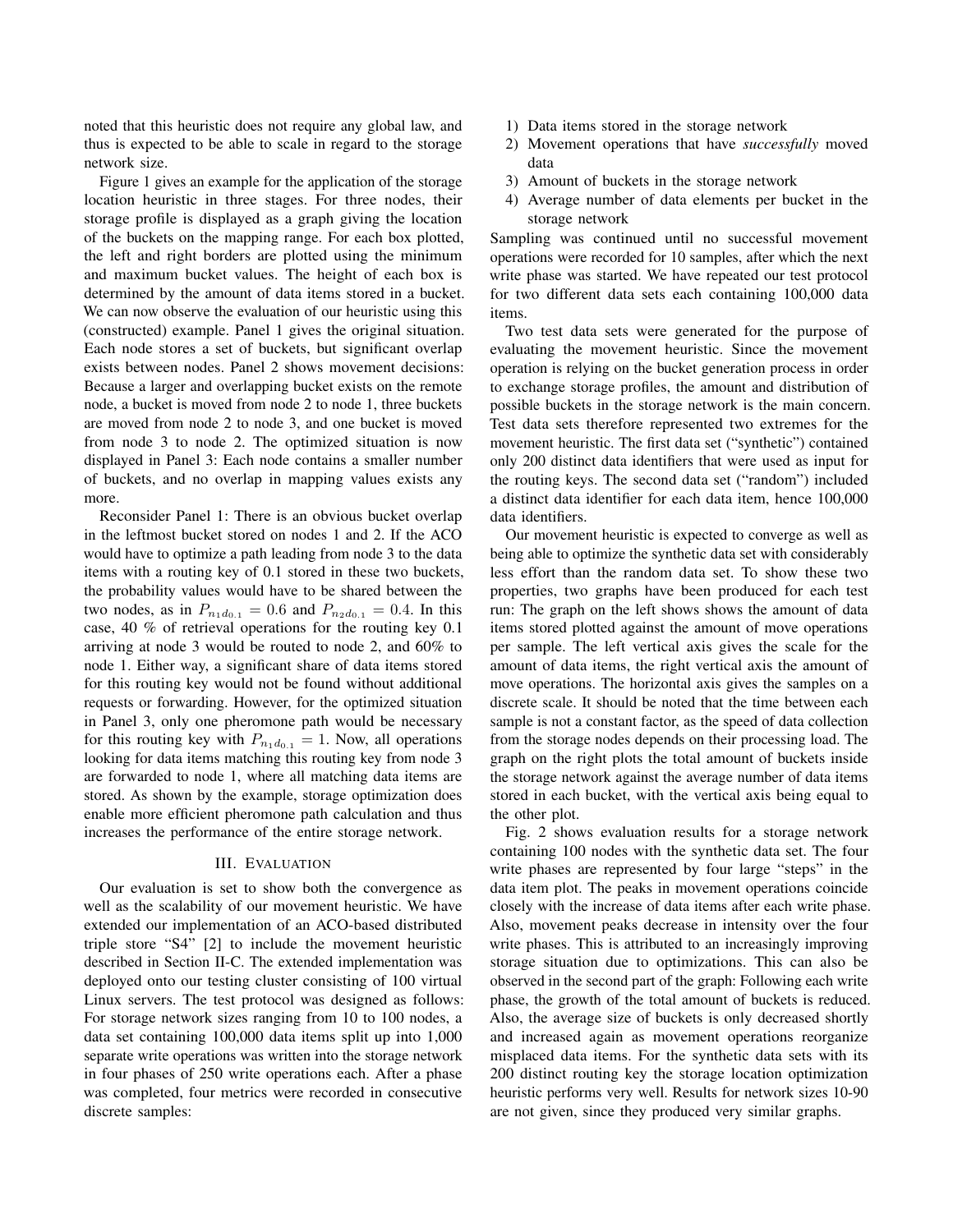

Figure 2. Evaluation results for 100 nodes and synthetic data set



Figure 3. Evaluation results for 100 nodes and random data set

Result graphs for evaluation results using the random data set are plotted in Fig. 3. Again, results for different network sizes were too similar to be of interest. Two main differences to the results of the synthetic data sets can be spotted: First, the graph of the movement operations shows spikes of a different shape. This comes as no surprise, as a larger number of routing keys leads to a higher effort in location optimization. However, movement operations consistently converge, too. The second main difference is visible in the bucket statistics graph. The decrease in average bucket size and the increase in total bucket amount following write phases is much more intense. This also represents an expected behaviour and can be explained: For the synthetic data set, additional data items are likely to be able to use an existing pheromone trail due to the very limited number of routing keys. For the random data set, however, each data item has its own unique routing key, and pheromone paths are not as likely to be present. Hence, more data items are misplaced and have to be moved.

In conclusion, we have observed four main results of our evaluation of the self-organized storage location optimization heuristic:

1) Comparable results for all tested network sizes strongly suggest the scalability of our concept to the amount of storage nodes in a storage network.

- 2) We observed the convergence of the data distribution in the storage network to a stable state following write operations in every test run. This behaviour was expected and is caused by the heuristic only performing an action if bucket sizes are increased.
- 3) By plotting the amount of buckets against their average size for the entire storage network, we were able to observe a sustainable increase in bucket size. Apart from short decreases caused by the storage of additional data items, the average bucket size increased steadily over the four write phases. For both data sets the total amount of buckets did not increase linearly with the amount of items stored; for the random data set, additional data did even lead to less buckets than before due to bucket merging operations. The storage location optimization heuristic is therefore regarded to be able to improve the data distribution for arbitrary data sets.
- 4) Repetition of our evaluation for two different data sets with different amounts of routing keys enabled us to determine the impact of the distribution of routing keys in regard to the amount of elements stored. While the storage location optimization heuristic required considerably more move operations for the data set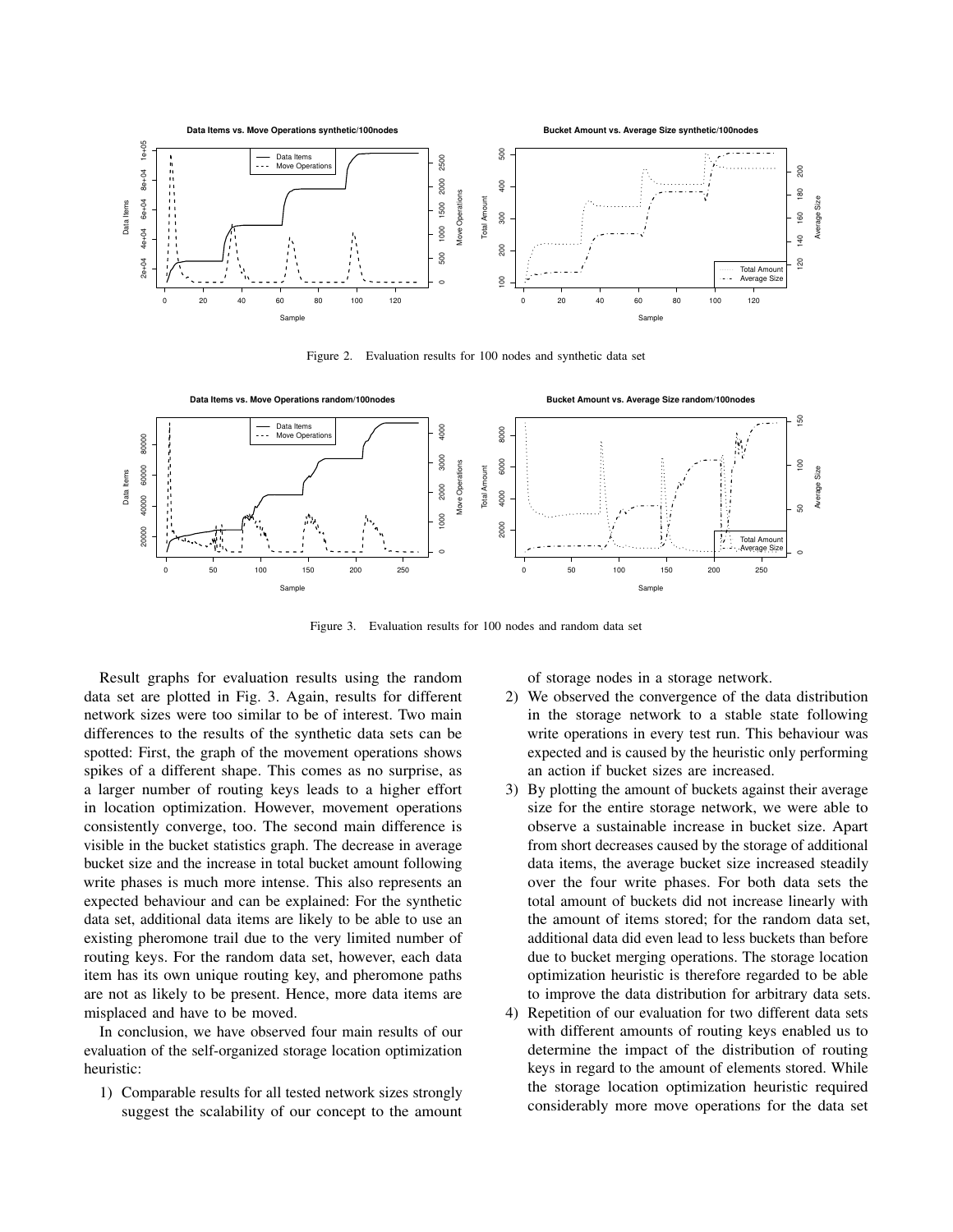with 100,000 routing keys, convergence and successful data reorganization was not hampered by this worstcase data set.

Our findings therefore confirm the overall scalability of our proposed re-organization heuristic based on brood sorting.

## IV. PREVIOUS AND RELATED WORK

An example for the application of ACO to distributed systems was the *AntNet* concept, which uses ACO to solve the routing problem in packet-switched communication networks. Virtual ants are used to find routes to each popular network nodes. They move through the network following pheromone deposits from previous ant movements until they have arrived at their destination node. From there, they retrace their path back to their original node and deposit pheromones for their destination on the way. Here, ACO was lifted onto a new level: A set of computers (nodes) connected bilaterally using network technology was set to be the simulated landscape, and simulated ants are able to pass through the connections present between nodes. In AntNet, pheromone deposits are then used to create a probabilistic distance-vector routing table, to efficiently route data packets to their destination nodes- The system was able to match the performance of stateof-the art routing algorithms in extensive simulations. [6].

For distributed storage, Gelernter has proposed the *Linda Tuple Space* coordination model [9]. This model provides an abstraction of the possible operations necessary on a coordination medium. Here, tuples can be stored and retrieved from an opaque tuple space. However, the question how the Linda operations could be distributed onto multiple networked nodes in a scalable way sparked further research.

Jiang et al. proposed the *DTuples* concept, where a globallaw-based Distributed Hash Table coordinates distributed operations [10]. However, the problems of unfair data distribution and load mentioned in Section II-B also appear here. A similar concept was used by Busi, Montresor and Zavattaro in *PeerSpaces*, where P2P technology is used to connect tuple spaces. However, they have discarded the data location transparency inherent in Linda by allowing the user to include the location information in user requests [11].

Menezes and Tolksdorf introduced the *SwarmLinda* concept, where ACO is used to locate data items in a distributed storage system. Virtual pheromone paths are laid by successful retrieval operations to assist future operations [12]. They continued in exploring the dimensions of adaptivity in such a system. The issue of the proper location of data was discussed on the common producer-consumer problem.

Viroli and Casadei have chosen another nature-inspired algorithm for their approach on providing a coordination model using simulated biochemical processes [13]. However, system performance is based on setting "chemical rules" and "reaction rates", which requires a manual interaction.

Triple spaces for the storage of Semantic Web data encoded as Resource Description Framework (RDF) triples are a specialization of the very generic concept of a tuple space. Simperl, Krummenacher and Nixon proposed such a triple space as part of the *TripCom* project [14]. Here, the Linda principles were adapted to provide triple storage and retrieval from the space infrastructure. The data location transparency is again reduced with the possibility of specifying a concrete node from which tuples are to be retrieved.

Semantic Web scalability requirements led to a need for a large-scale distributed RDF triple store. Since storage of RDF triples can be considered a special case of the Linda triple space model, the adaption of SwarmLinda for RDF storage was a logical next step. The *RDFSwarms* concept by Tolksdorf and Augustin first used ACO algorithms for fully distributed RDF data storage and retrieval [15]. Building on top of RDFSwarms, the *Self-Organized Semantic Storage Service* (S4) extended the RDFSwarm concepts with triple and pheromone aggregation and provided a largescale evaluation results confirming the feasibility of this concept [2].

#### V. CONCLUSION AND FUTURE WORK

We have introduced Ant Colony Optimization (ACO) as the simulation of the behaviour of ants coordinated through the use of virtual volatile pheromones. Through simplicity, dynamism, and locality, ant colonies are able to converge on global optima while taking strictly local decisions, enabling scalability of the concept.

We described oour distributed storage system, which achieves scalability by using ACO-inspired algorithms to locate and place data items within a network of connected computers ("nodes"). We have further detailed our notion of a routing key, which describes a defining property of the stored data items later to be used in retrieval. We have used the routing key to describe distinct pheromone values. By pointing out the differences between distribution techniques based on global laws and swarm-based approaches, the location of data items emerged to be a variable and data reorganization as a possible solution to the issues of "unfair" data and load distribution. While many forms of data location algorithms are conceivable, we have contributed a concrete approach using a simple heuristic, where each host periodically generates a storage profile for the local persistent storage. This profile is then compared to the local profile on other nodes on a trip through the storage network, merging matching buckets together. The process was expected to converge on an stable number of buckets, improving the data distribution without requiring any global law.

Our evaluation was to show both the convergence as well as the scalability of our movement heuristic. We have observed four main results of our evaluation of the self-organized storage location optimization heuristic: The heuristic was able to perform well under network configurations ranging from 10 to 100 nodes, the amount of movement operations converged for every network size and for both data sets, and